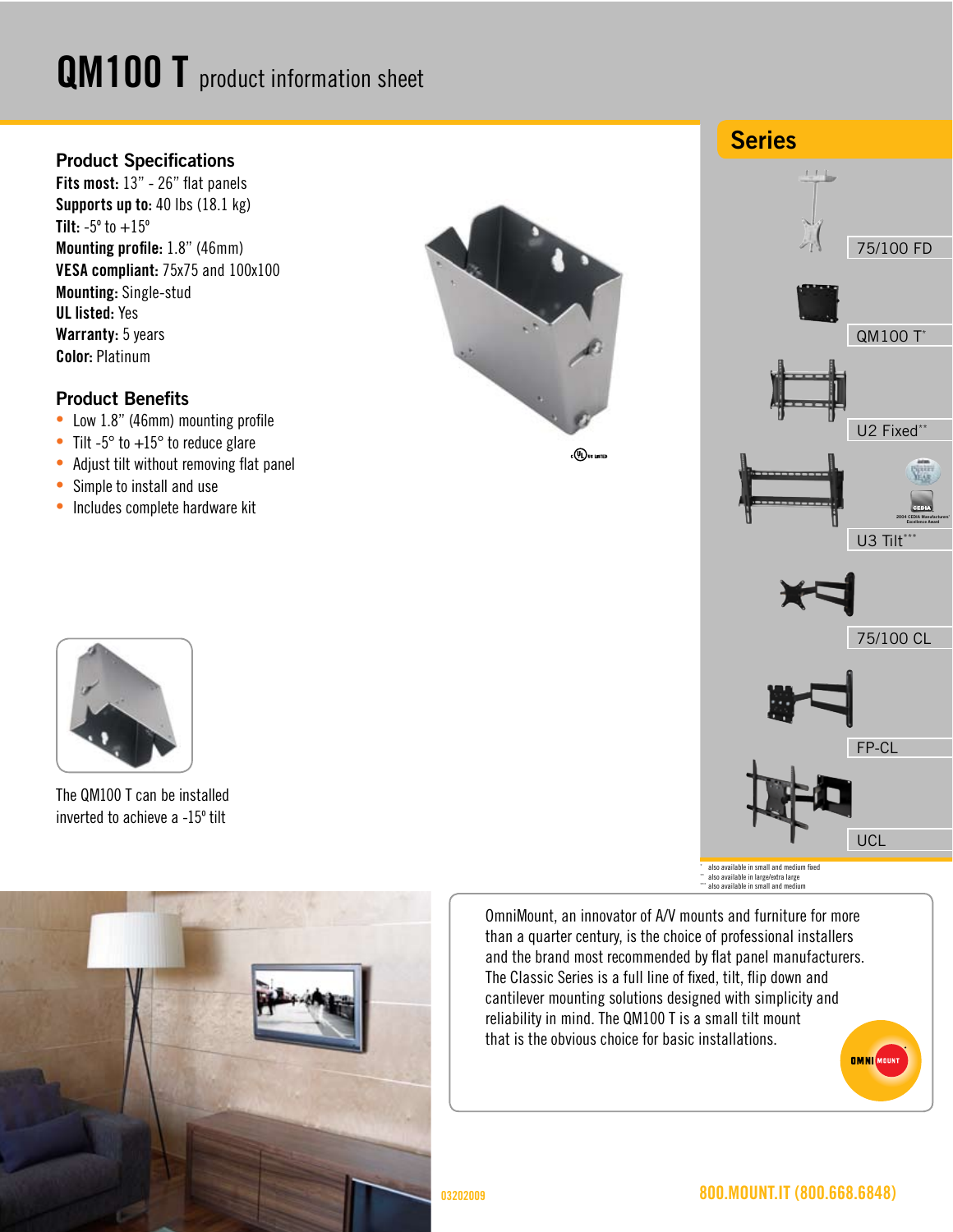# QM100 T technical data sheet

OmniMount, an innovator of A/V mounts and furniture for more than a quarter century, is the choice of professional installers and the brand most recommended by flat panel manufacturers. The Classic Series is a full line of fixed, tilt, flip down and cantilever mounting solutions designed with simplicity and reliability in mind. The QM100 T is a small tilt mount that is the obvious choice for basic installations.

#### **Product Specifications**

Fits most: 13" - 26" flat panels Supports up to: 40 lbs (18.1 kg) **Tilt:**  $-5^{\circ}$  to  $+15^{\circ}$ Mounting profile: 1.8" (46mm) VESA compliant: 75x75 and 100x100 Mounting: Single-stud UL listed: Yes Warranty: 5 years Color: Platinum

#### **Product Benefits**

- Low 1.8" (46mm) mounting profile
- Tilt  $-5^\circ$  to  $+15^\circ$  to reduce glare
- Adjust tilt without removing flat panel
- Simple to install and use
- Includes complete hardware kit

|          | <b>Stock Code</b> Packaging UPC                   | <b>MC UPC</b> |
|----------|---------------------------------------------------|---------------|
| Americas | 1000979-1 728901007248 728901700736               |               |
|          | International 1001933-1 728901013119 728901706196 |               |

| <b>Box Contents</b>                      |  |
|------------------------------------------|--|
| Wall plate                               |  |
| VESA plate                               |  |
| Complete mount installation hardware kit |  |
| Complete panel attachment hardware kit   |  |
| Instruction manual                       |  |
| Flat panel compatibility chart           |  |





**OMNI** MOU